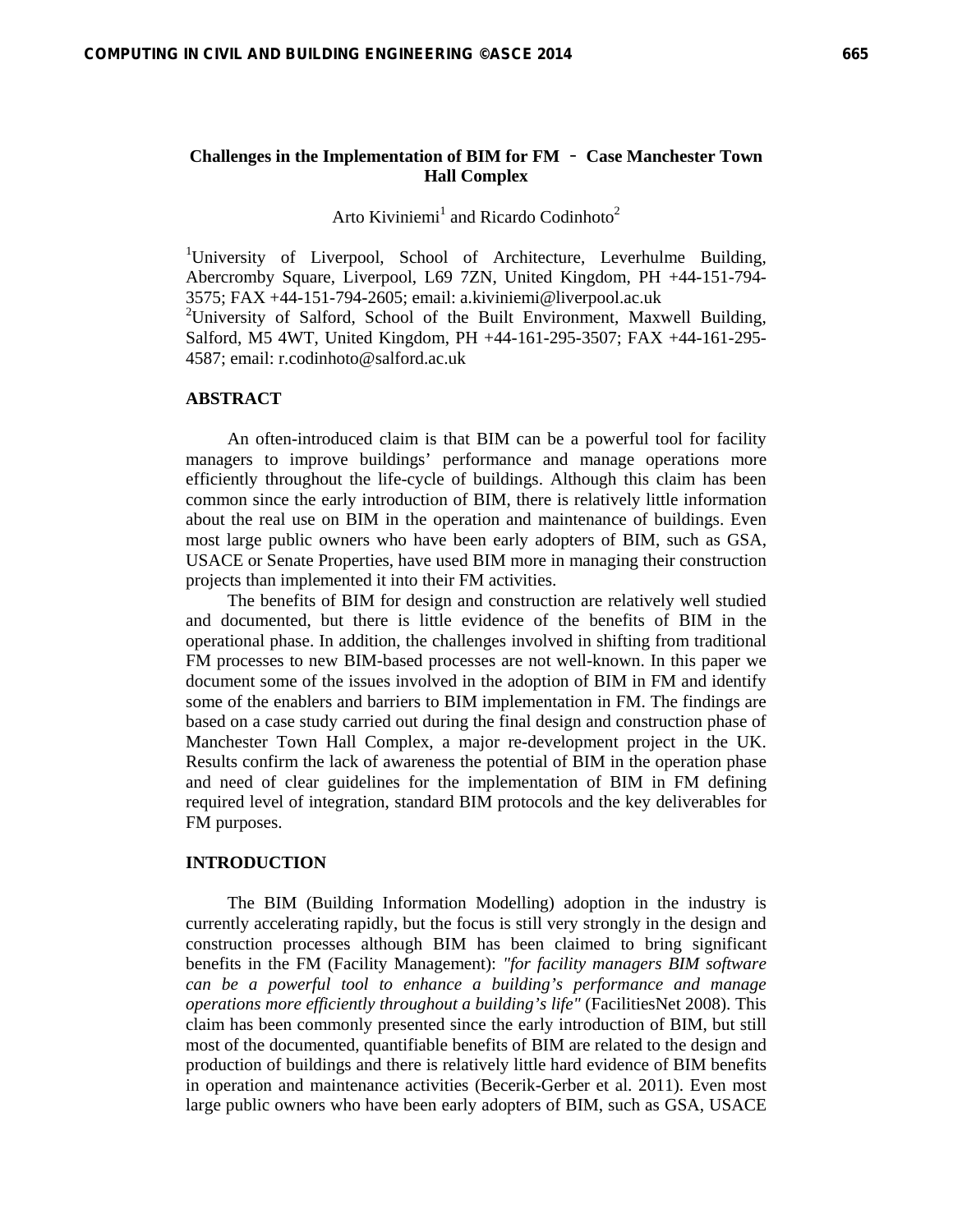or Senate Properties, have used BIM more in managing their construction projects than implemented it into their FM activities.

However, the situation might be changing because one of the latest drivers for BIM, the UK Government's BIM requirements, include the delivery of electronic asset information (Cabinet Office 2011). This examples seems to have also global effects in the interest of BIM as a tool for efficient FM processes. The Manchester Town Hall Complex case study has been one of the research projects related to the detailed BIM requirements in the UK.

### **KNOWN OBSTACLES OF IMPLEMENTING BIM IN FM**

Becerik-Gerber et al (2011) identified several challenges in implementing BIM in the operation and maintenance processes:

*1) Technology and process related challenges:* 

- *Unclear roles and responsibilities for loading data into the model or databases and maintaining the model;*
- *Diversity in BIM and FM software tools, and interoperability issues;*
- *Lack of effective collaboration between project stakeholders for modelling and model utilization;*
- *Necessity yet difficulty in software vendor's involvement, including fragmentation among different vendors, competition, and lack of common interests*
- *2) Organizational challenges:* 
	- *Cultural barriers toward adopting new technology;*
	- *Organization wide resistance: need for investment in infrastructure, training, and new software tools;*
	- *Undefined fee structures for additional scope;*
	- *Lack of sufficient legal framework for integrating owners' view in design and construction;*
	- *Lack of real-world cases and proof of positive return of investment.*

In addition, one of the main challenges in implementing BIM in the FM processes is the fundamental difference in project-based business and lifecycle management. Most organisations that own or operate buildings in long term have a significant existing portfolio, and some existing software platform to manage the FM information. New buildings are usually a very small portion of the portfolio, and this situation raises several questions related to the adoption of BIM: Should the existing buildings be modelled for the new system? What is the required level of information? How much would the modelling process cost? What are the measurable benefits? Is it possible to use a hybrid system managing existing and new buildings in different environment and using different data? What problems could this cause and how long is it feasible to maintain two different systems?

# **SOME EXISTING CASE STUDIES**

One of the best publicly documented examples of successful implementation of BIM in FM is Sydney Opera House (CRC 2007). BIM did not come from the design and construction process, which regarding the age of the building it would of course have been impossible, but the building was modelled specifically for FM purposes. However, the project demonstrates excellently the possibilities of BIM in FM and basically similar data delivery could be implemented in real construction process, although it would require significant changes in the current work processes.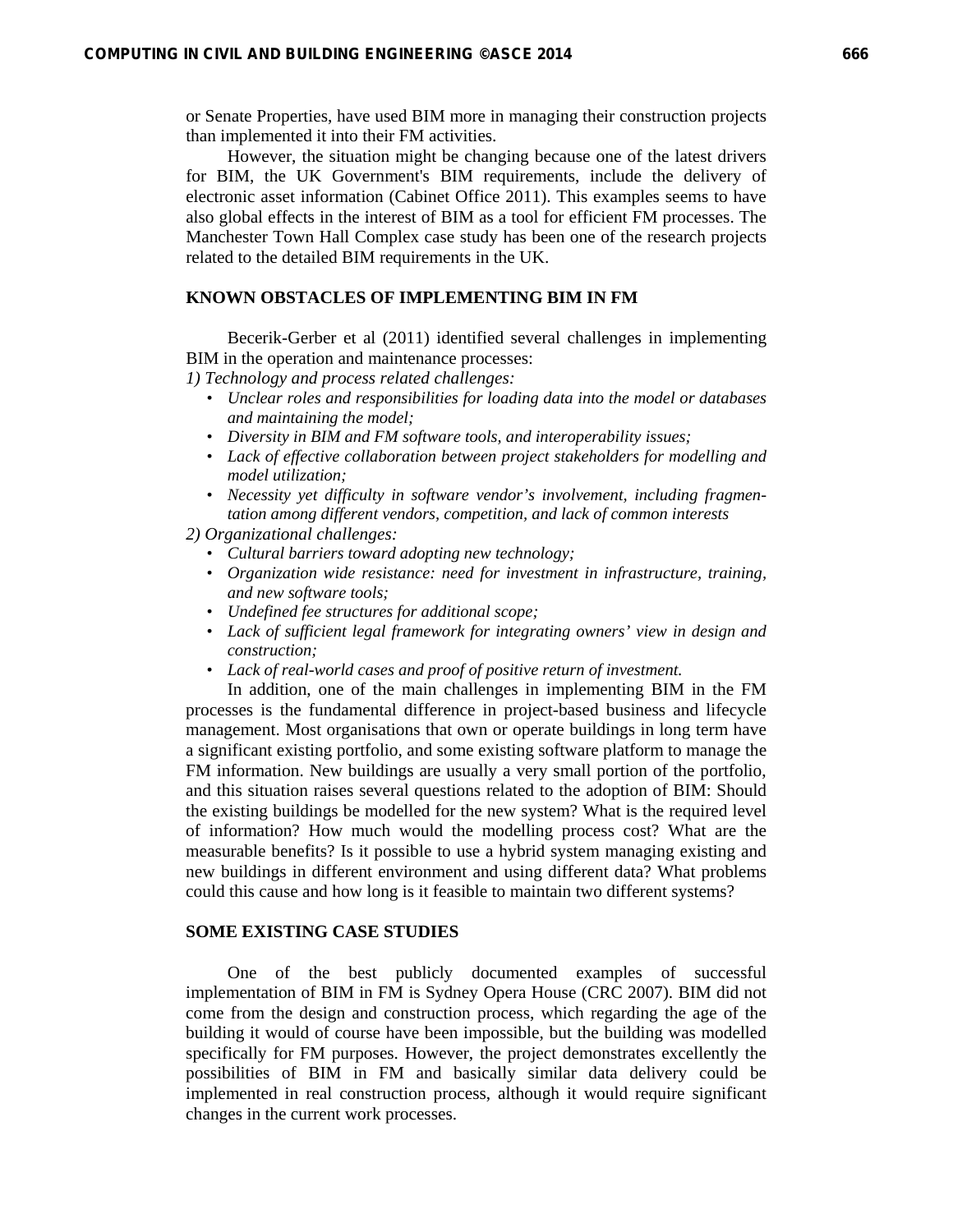Some more recent examples of successful implementation of BIM for FM are presented in Teicholz's book BIM for Facility Managers (2013). Among those are Texas A&M Health Science Center and School of Cinematic Arts in the University of Southern California, which are among those few projects where the owner and project team have develop the design and construction processes considering the content and value of the FM information.

### **CASE MANCHESTER TOWN HALL COMPLEX**

**Research objectives and method.** The research was done in the context of UK Government's BIM initiative. Further understanding of the key issues in the migration from traditional FM to BIM FM is crucial to the development of guidance. The case study was carried out to investigate the use of BIM FM in the Manchester City Council Town Hall Complex (THC) project in Manchester, UK. This research followed a previous investigation during the design and construction phase of the same project in 2011 (Codinhoto et al. 2011). The findings indicate that the FM team has developed relatively good understanding about BIM and capabilities that can be used to improve FM practice.

The research had 4 objectives: 1) Mapping Hard (e.g. building systems and fabric) and Soft (e.g. catering, cleaning, health & safety) FM services to better understand what FM entails and how it is organised; 2) To investigate the advantages and disadvantages that information models can bring to FM. Particular emphasis was placed on reactive maintenance services; 3) To assess BIM FM maturity levels to better understand and develop an application of the BIM maturity model for FM purposes; and 4) To identify enablers and barriers to BIMbased FM. Because of the limitations set for the conference papers only some of those will be presented here.

The research strategy was Case Study Research. The tools and methods used for data collection included a literature review on FM and ICT related topics, and interviews with project team members and FM team members. It also involved the use of the NBIMS Capability Maturity Matrix (NBIMS 2012) and archival analysis of documentation, and a workshop was carried out for data validation. The sources of evidence utilised were information extracted from the BIM with the addition of verbal explanations describing the integrated processes.

**Mapping hard and soft FM services.** From the literature review, several FM services were identified (Table 1). In general they are organised in key priority areas, each having its specific subdivision to facilitate the monitoring of performance indicators.

**Mapping the as-is and to-be processes.** From the interviews, it was understood that reactive maintenance currently represents 2/3 of the daily activities carried out by FM managers. Therefore it was the area mapped in this exercise. The remaining 1/3 of the time is used for carrying out Planned Preventive Maintenance (PPM). According to interviewees the amount of calls for reactive maintenance have a negative impact on the planned preventive maintenance. The FM team is working towards streamlining this process in order to have more time available for planned maintenance duties, so as to reach the current target of 90% completion rate of PPM tasks per month.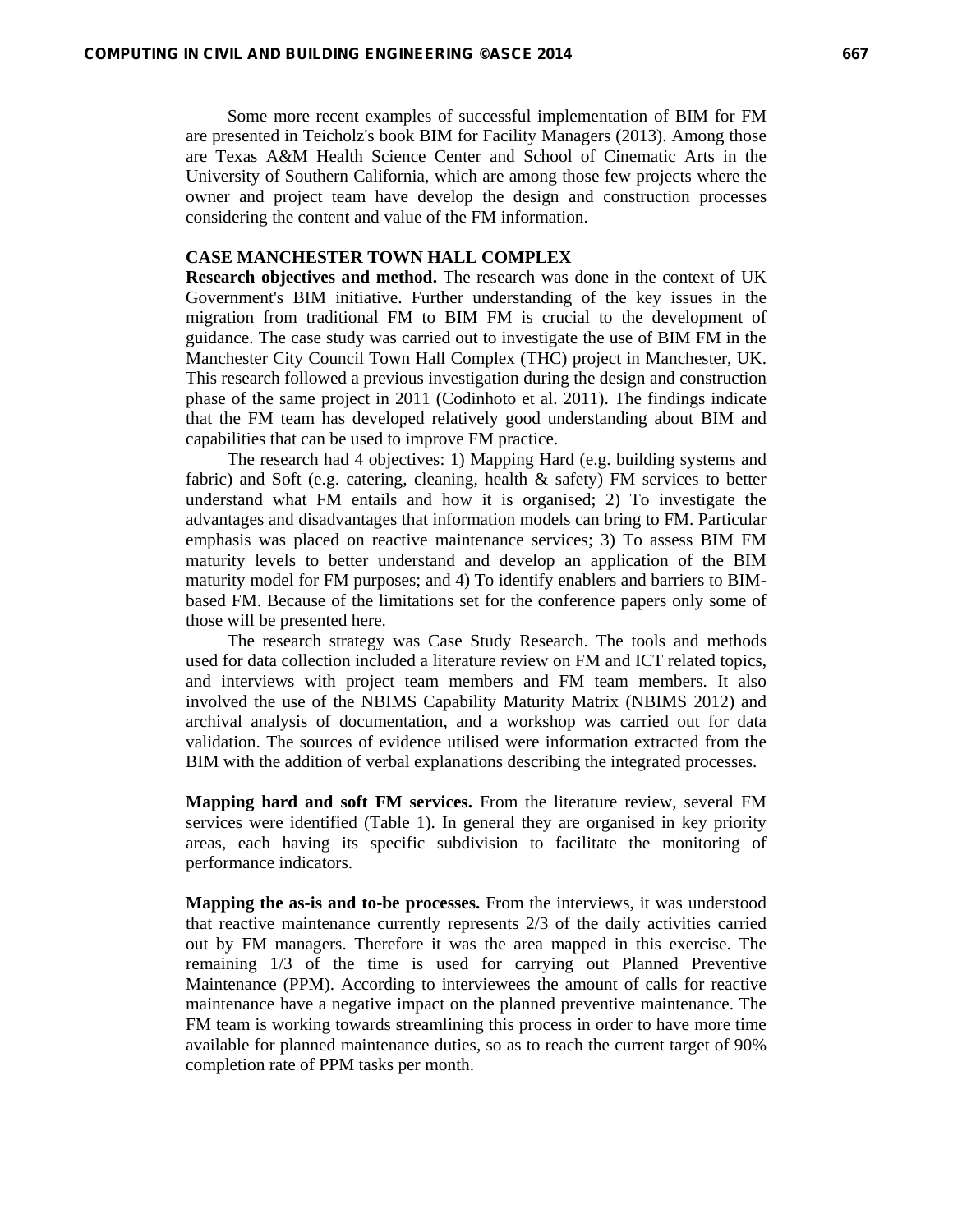

**Table 1. Facilities management services** 

Based on the collected information the research team made two process maps, "as-is" (current state) of the reactive maintenance system in which BIM is not considered and "to-be" (future state) in which BIM is embedded in the process routine. Finally, a comparative analysis between these two scenarios was carried out.

The diagram in Figure 1 depicts how the process of reactive maintenance is currently conducted within the MCC. It also shows the stakeholders involved as well as the software systems and sources of information used by FM managers to manage this process. In this process, there are 7 main actors involved in the process of reactive maintenance.

As shown in the process map, there are three separate software solutions used in the reactive maintenance process. Because of the lack of interoperability the information of service orders raised in the Helpdesk System has to be manually entered in order to get a protocol number that is then entered into the next system to generate the invoice. Taking into consideration that for each job there is a need for logging the problem, indicating progress and closing the job, in the current system each job thus has nine points for information entering within three different systems.

Another relevant aspect to be highlighted in the current state is the way that the FM team assess the information necessary to carry out the reactive maintenance process. Currently, the assessment is done by consulting blueprints and archived hard copies of documents, such as statutory requirements, product manuals and facility design information. These documents are stored within the facility and due to intense use over the years the documentation is partially outdated and worn-out.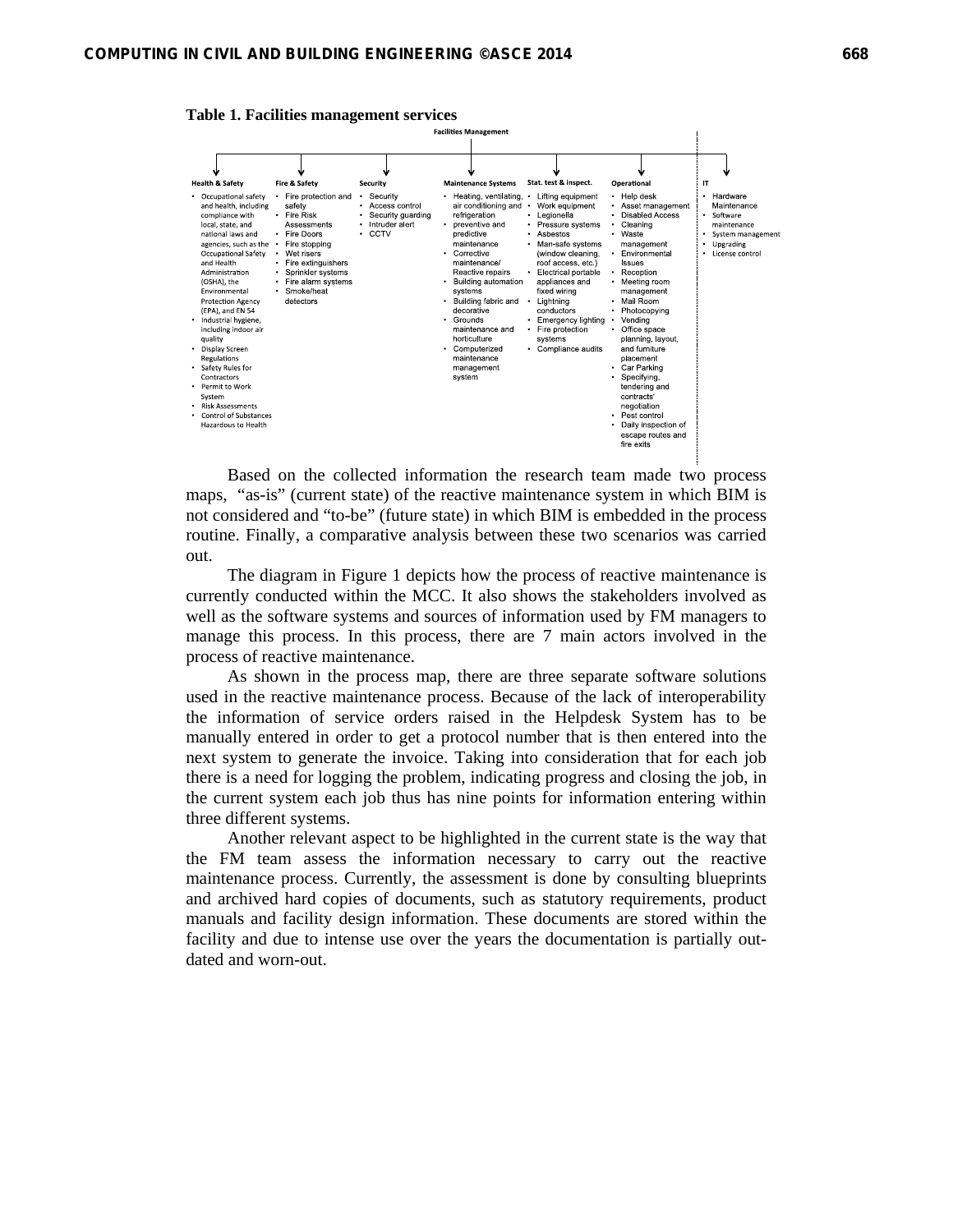

**Figure 1. Current state map of the reactive maintenance process within MCC** 

The diagram in Figure 2 shows how the process of reactive maintenance within the MCC has been streamlined in the ongoing implementation. Similarly to the current state map, the FM Service Resident Engineer (SRE) is the leader of the process in the future state too. The responsibilities of the actors have not changed, but differently from the current state, there will be four interoperable software solutions for supporting the reactive maintenance process and instead of manual paper-based archive the assessment information will be available in the databases. End User (Customer) Raise an



**Figure 2. Future state map of the reactive maintenance process within MCC** 

**Comparative analysis – current state vs. future state.** Reactive maintenance involves not only the work done by trades on fixing the problems reported by end users but also gaining information about the problems. This task is carried out by the FM managers through surveys on site and research into building documents prior to trades getting on site. This is the most time consuming part of the process because of the fragmented information stored in archived documents e.g. drawings, equipment specifications, O&M manuals, warranties, etc. Thus, a major advantage of BIM is related to data/information structuring and access. According to the FM SRE, one of the issues faced in old buildings such as the Town Hall is that it has been patched up over the years leading to out-dated and inconsistencies in documents. There is no central source of information in which the FM manager could explore in detail the characteristics and configuration of the area or service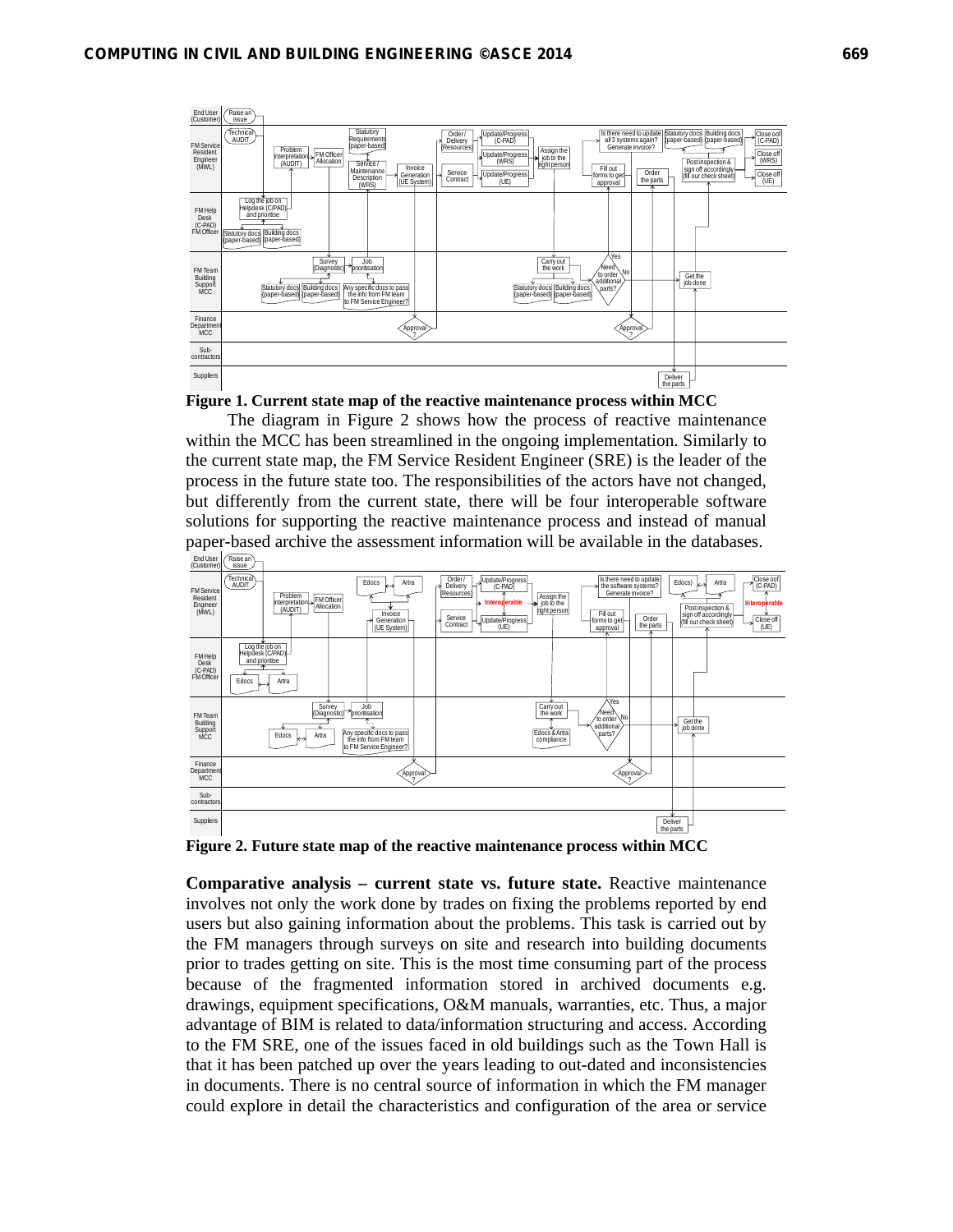to be repaired. In some instances, there is no documentation other than employee's knowledge.

It is envisaged that the use of BIM will facilitate the search for information. The preliminary tests in THC indicate a significant reduction in time spent searching for relevant and accurate information of the building and its components, when it is digitally linked and stored. Thus the FM managers would be able to perform a better and faster diagnosis of the reported problem.

Another advantage of using BIM would be to ensure that the work is carried out in the correct area. THC is a considerably large building that contains a number of relatively similar or identical rooms. This building characteristic, associated with a compact FM team and a non-sophisticated IT system, imposes difficulties for keeping track of the rooms that have already been subject to maintenance works or soft services, and the use of BIM could improve and speed up the control process.

**Identified future actions.** The interviews indicated that the FM team was aware that the use of BIM will require the definition of a number of operational processes. For instance, model updates will have to be performed systematically to maintain the accuracy of the information. Interviewees were also aware that even a simple process such as model updating will require the definition of protocols for data structuring, roles and responsibilities. These issues must be resolved prior to BIM FM becoming fully operational within the THC. More importantly the FM team knows that the decision for using BIM must be one that is linked to solving a practical problem to avoid the creation of complex and costly processes that are less efficient than simple ones. As stated by the FM manager: "…maybe it will cost me more to process the changing of a bulb in the system than the actual cost of the bulb and changing it".

An additional issue observed in the current state map is the occurrence of repetitive operations. These repetitions are perceived to occur due to the lack of interoperability amongst software systems used by the Council and its service providers. The awareness regarding this issue led the FM team and the service provider to look for a joint solution that is to be implemented before the end of 2013.

A further improvement that is expected from BIM FM is the systematic generation of information, such as KPIs. To achieve this improvement the FM team will have to define the criteria for measuring process improvements as well as financial savings. For instance, actions could be taken by knowing what problems related to reactive maintenance happen most often. Also, managers could interrogate the system to check the number of purchases of a certain component (e.g. pumps or bulbs) during the year in order to decide whether this component should be bought through bulk buy or in small batches. To date, these KPIs are not clear or known. However, the FM team has started investigations through the realisation of internal case studies. It is fundamental that managers understand where process inefficiencies occur so as to be able to measure valuefor-money related to BIM implementation. The exercise of analysing the existing information will provide clarity on where to go and should indicate where the opportunities for improvements are in the future.

In this respect, an important shift was perceived during the research. Rather than investing time defining the information required for operationalizing BIM FM, the FM managers have changed their focus to the examination of the existing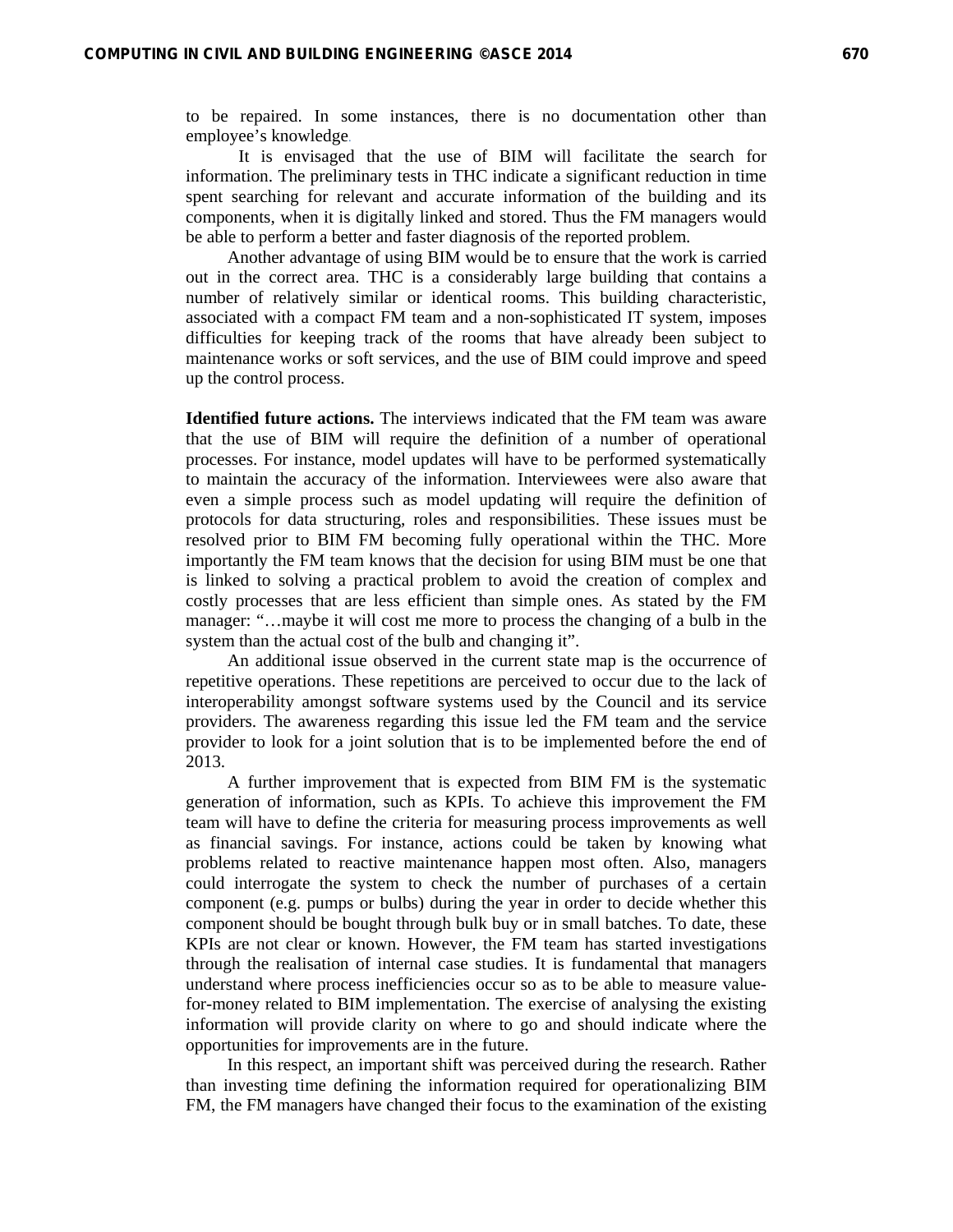information within the organisation in order to identify the current problems through cost saving analysis. The FM department is working at the moment on the development of business cases with the aim of justifying the use of BIM. It is expected that this exercise will increase the level of awareness of the FM team with regards to the potential value that BIM can bring to the FM processes and also to identify the areas in which more information should be gathered. Also, it is assumed that the identification of potential improvements will facilitate the deployment of BIM since it can serve as a starting point for the implementation.

#### **DISCUSSION AND CONCLUSIONS**

The literature review and case study indicated clearly that one of the main challenges faced by facilities managers is the lack of up-to-date information, integration and transparency across the many functions of FM. Integration and interoperability seem to be the way forward for the sector and BIM has been considered as a facilitator of this process. Although there are some FM software capable to use BIM, the fragmentation and lack of interoperability of the existing FM systems is a major obstacle. However, our research supports the findings documented also in previous studies; the main challenges in adopting BIM in FM activities are not related to technology but current work processes and organisational structures.

The demonstration of maturity levels through the use of NBIMS maturity matrix models helped to understand how different practices (design, construction and FM) are approaching BIM and what their main interest and competences are. It also supported making explicit the set of alternative services that can be supported by BIM, therefore facilitating communication between clients, designers and contractors. However, it is important to highlight that the use of BIM maturity matrices for FM requires adaptation to be more related to the FM practice and its intricacies. The barriers associated to the change in technology can be overcome with training, but the implementation of BIM requires first that organisations become aware of their own inefficiencies, so the adoption of BIM is purposeful; an organisation that does not know its problems, cannot improve them.

As a public project, from where it started the THC team achieved a relatively high level of maturity. In relation to FM, the results were above expectations and considerably higher than the average performance of the sector. However, several issues still remain to be solved. For instance, there is a need to better define the BIM capabilities for FM. In this respect, an initiative has been taken and the examples of capabilities to be implemented in the future include links to several functions; fire strategy and evacuation plan, security strategy, thermal modelling building changes, digital signage, energy management system, staff induction tool, customer communication tool, marketing tool, operational zones, cleaning, events, and ability to run logistical tests (e.g. flow and movement). Also, the approach adopted at the THC was a bottom-up one. This means that the required interdepartmental integration that could bring gains to the primary business of the organisation is yet to be achieved. It also means that the initiative for the adoption of BIM is required from the senior management in a top down approach.

A lesson learnt from this research is that the expected utilisation of BIM from design and construction in FM activities is not a straightforward exercise. In